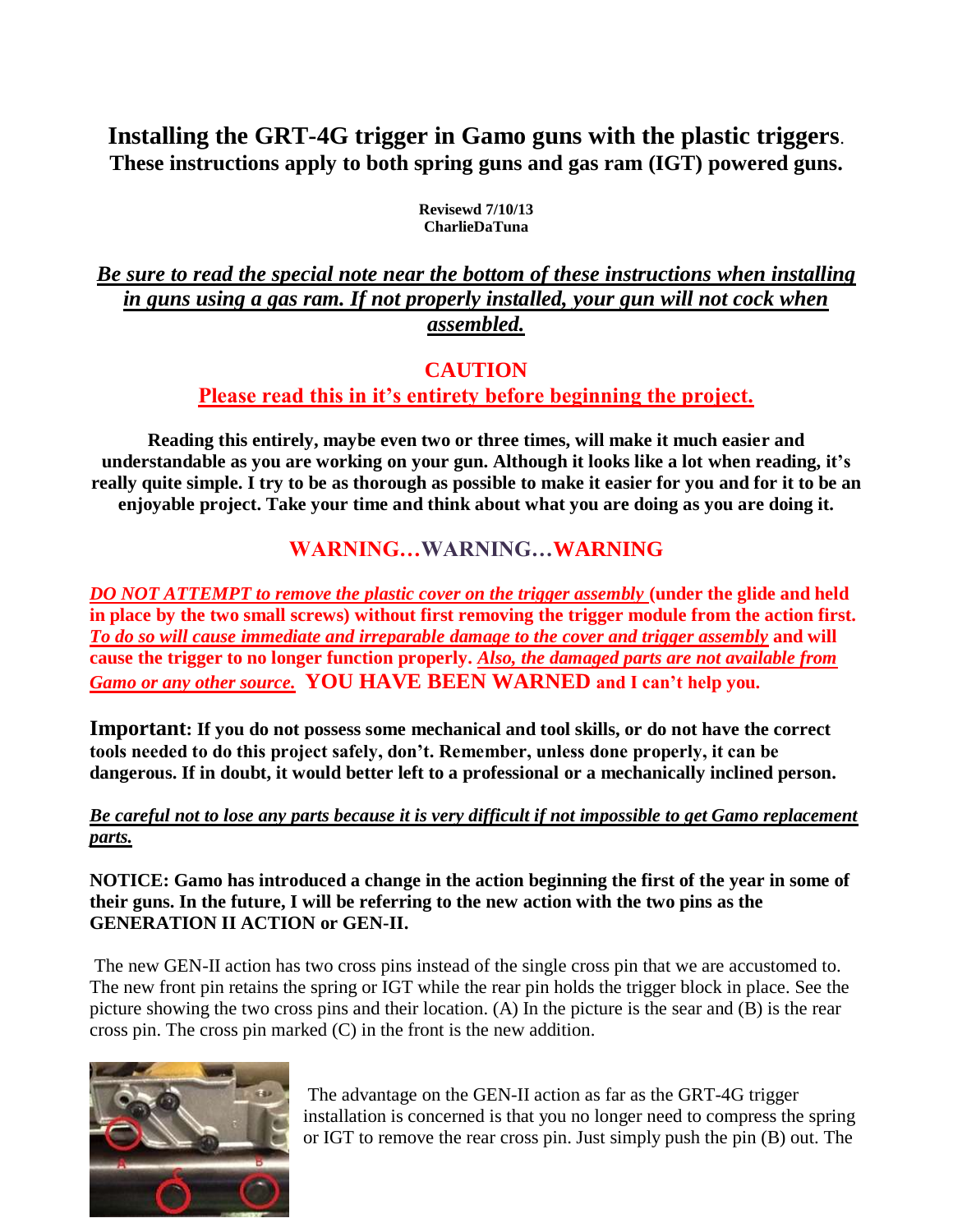rest of the installation procedure for the GRT-4G trigger is the same as the earlier model action.

#### **GENERATION 1 guns… You must use a spring compressor for the GRT-IV installation if installing a new spring during an installation or tune procedure.**

It is suggested to use a spring compressor for disassembly and assembly. Keep in mind that there is a considerable amount of pressure here and up to from 2 to 4 inches of relief before the spring is completely decompressed.

That said, it is possible to install the GRT-4G trigger blade without a spring compress and if a new spring is not going to be installed. This is because the spring has been set and is shorter than a new spring. It does require two people to make it easier and for safety reasons. **PLEASE….. if in doubt, use a spring compressor.** More later regarding this.

**Also, if you have a gun with a gas ram or (Gamo IGT), although you need to only depress the trigger block a few thousandths to relieve the pressure on the pin enough to remove the pin, it requires a lot of applied pressure. It also requires a lot of pressure to reinstall the pin. It requires depressing the trigger block about 1/16 to 3/32 of an inch to reinstall the pin. It does take a lot of pressure to depress it, can be difficult and I suggest using a spring compressor.**

#### *If installing a new spring during assembly, a spring compressor is a must to avoid a possible accident and injury.*

The first step of course is disassembly. **Be sure that the gun is not cocked**.

#### **Now dismount the scope and rings from the scope from the gun.**

1. Remove two stock screws at the forearm. Remove the rear trigger guard screw. The screws will differ from gun to gun but most need either Phillips screw driver or #25 Torx screw driver. The #25 screw driver is available at just about any hardware store.

**NOTE:** On many guns, the screws are covered by pads on the fore stock that pop off by slipping a small screw driver under them enough to get a grip on it and popping them off. When reinstalling, just pop them back on.

Separate the action and stock, and remove the plastic end cap from the rear of the action if applicable. **NOTE**: Be aware of the little roller and washer on the side of the cocking linkage and the little "u" shaped glide that sets in the notch on the under edge of the cocking linkage. It acts as a glide between the action and the linkage to keep it from rubbing metal to metal. **DO NOT LOSE THESE PARTS.**

#### **Now look at the pictures below. This is what you should see when the stock has been removed. If not, then we have a problem…lol… Let's get started.**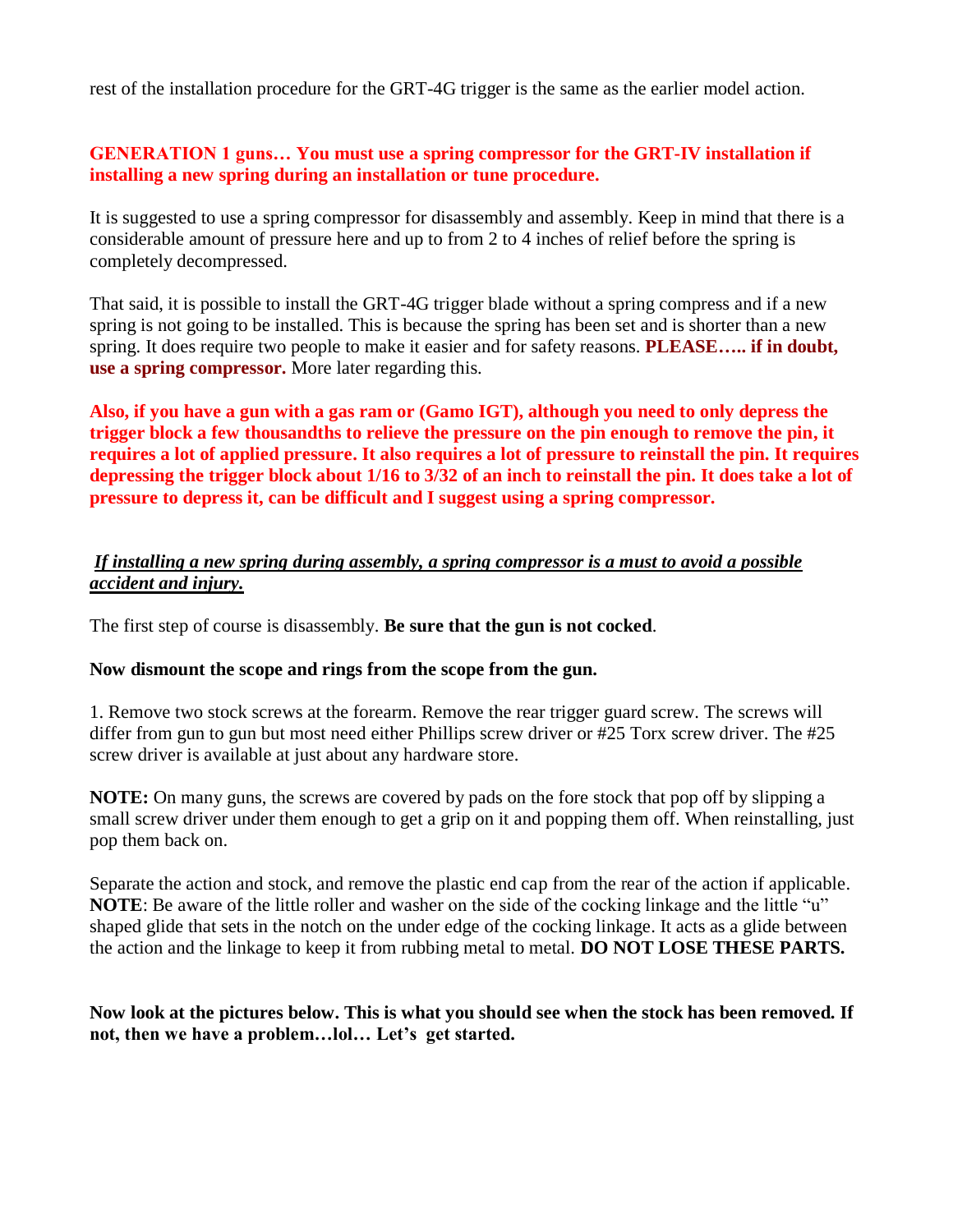

Take notice of the bear trap link (the long wire attached on one end to the cocking linkage and other end connected the plastic guide/slide on the side of the trigger). You will see on the side of the plastic guide/slide and a torsion return spring. Carefully note the orientation of the torsion return spring and how it is installed and to be reinstalled. Remove this spring and set it aside.

Lift the front edge of the bear trap plastic glide that the beartrap linkage is connected and it slide out of the trigger housing.

Note the large cross pin that passes through the action and trigger block. This pin must be removed to release the pressure of the spring in the action and remove the trigger assembly.

**WITH A SPRING COMPRESSOR IN PLACE**, slightly compress the trigger block enough to take the pressure off of the cross pin and push out the cross pin. Back out the spring compressor to release the pressure on the spring. The travel is about 2-3 inches, and now the spring should be decompressed.

As you decompress the spring, the entire trigger block assembly will come out. Slowly release the pressure on the action until the spring has decompressed and the trigger assembly is free and removed.

#### **IMPORTANT NOTICE HERE … if the trigger block will not come out**

*If the modular trigger will not come out after the pin has been removed***,** then reinstall the cross pin. With the action facing up and looking down on the top of the scope rail you will see a slotted screw setting down in a hole of the rail. This screw is going through the action and into the aluminum trigger block preventing it from letting the block slide out when the cross pin has been removed. This screw will need to be backed out three or four turns. Now remove the cross pin and slide it out. It may hang up a little because of the burr caused by the screw but can be tapped out. Once the trigger block has been removed, dress the rough area of the burr with a file or little sandpaper. Be sure to retighten the screw before mounting the scope.

**NOTICE…. If your gun has a gas ram rather than a spring, pay close attention when the trigger assembly is removed from the gun and gas ram and how the shaft and bushing comes out of the trigger housing as it is removed. It must go back together the same way and be properly seated or the gun will not cock when reassembled.**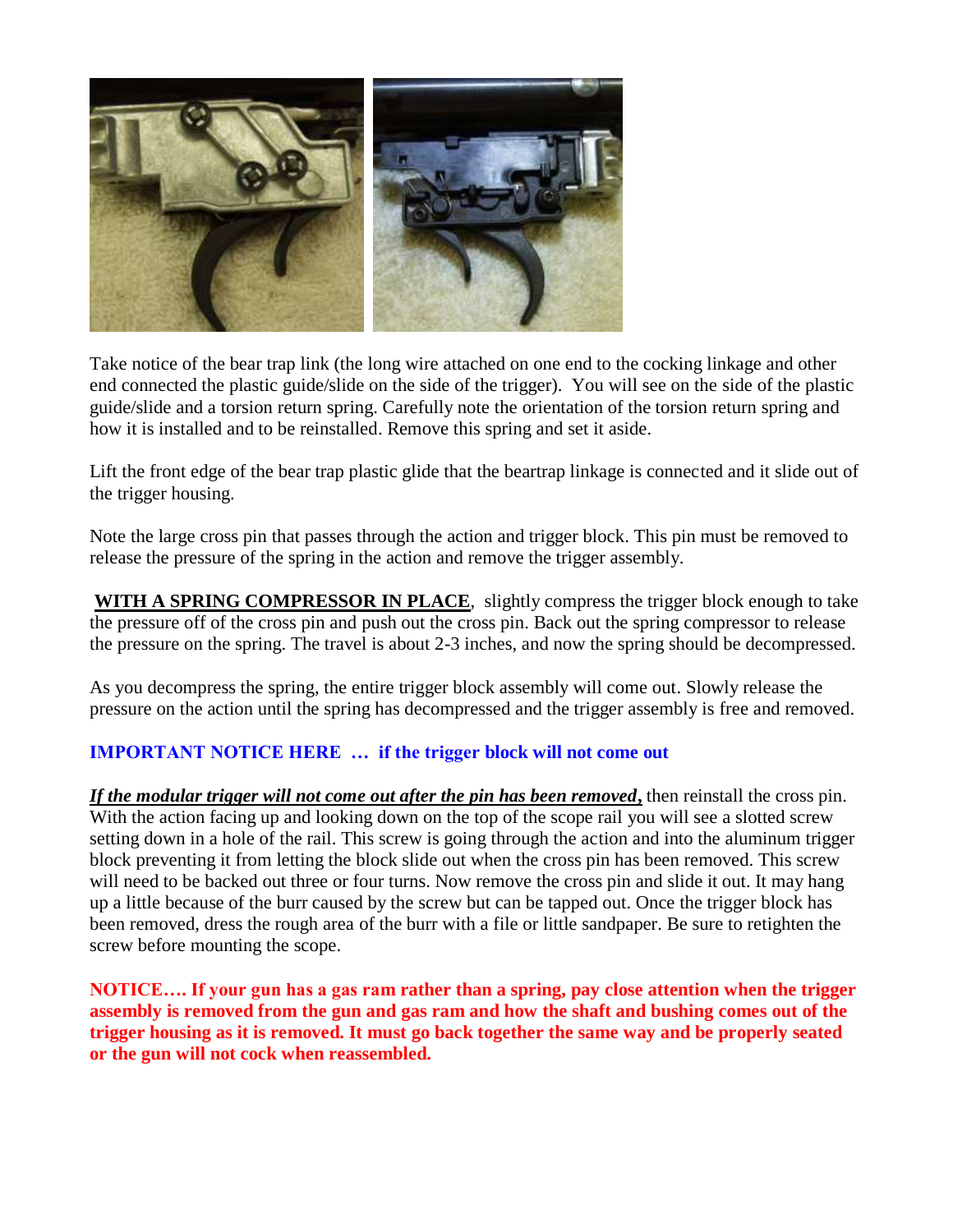#### **ALTERNATIVE METHOD**

#### **Installing the GRT-4G without using a spring compressor**

As you decompress the spring, the entire trigger block assembly will come out. Slowly release the pressure on the action until the spring has decompressed and the trigger assembly is free and rem

**You must use a spring compressor for the GRT-IV installation if installing a new spring during an installation or tune procedure.**

**I suggest that you have another person assist you with the following. It will be much safer and** 



**much easier. One person will be applying pressure to the action while the second person is removing and installing the cross pin.**

These instruction are essentially the same as above but done by hand instead of using a spring compressor.

Again, take notice of the bear trap link (the long wire attached on one end to the cocking linkage and other end connected the plastic guide/slide on the side of the trigger). You will see on the side of the plastic guide/slide and a torsion return spring**. Carefully note the orientation of the torsion return spring and how it is installed.** Remove this spring and set it aside.

Lift the front edge of the bear trap plastic glide that the beartrap linkage is connected and it slide out of the trigger housing.

Note the large cross pin that passes through the action and trigger block. This pin must be removed to release the pressure of the spring in the action and remove the trigger assembly. Here's how.

With the stock removed, stand the rear of the action on end with the barrel facing up on a hard non-slip surface. Grasp the action by the tube *(not by the barrel)* firmly and push the action down against the hard surface just enough to take the pressure off of the cross pin. (It takes very little, just a few thousandths to take the pressure off of the pin) With the pressure off the pin and using a small punch or screw driver, push the cross pin out. It will come out easily.

**An alternative method:** Again, I suggest two people.

With the gun on a flat surface like a bench and with the barrel cocked at a ninety degree angle and against a hard strong surface, like a wall, place a small block of wood under the rear of the action in front of the cross pin. It must be thick enough to allow the pin to be removed. Using another block of wood against the trigger block, depress the block in enough (just a few thousandths) to remove the pressure off of the cross pin to push it out. Use the same method to reinstall the trigger block and cross pin.

As you decompress the spring, the entire trigger block assembly will come out. Slowly release the pressure on the action until the spring has decompressed and the trigger assembly is free and removed.

#### **IMPORTANT NOTICE HERE … if the trigger block will not come out**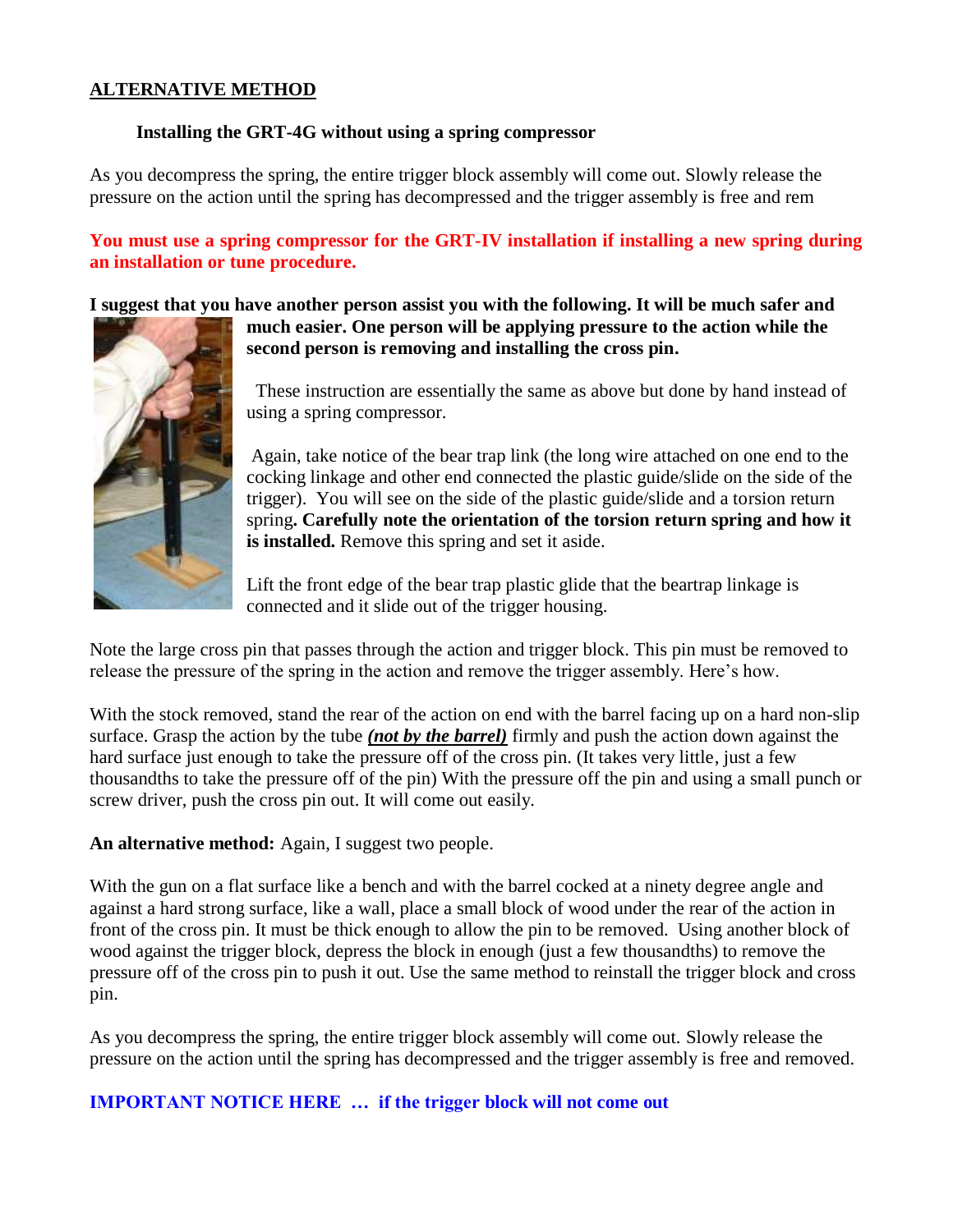*If the modular trigger will not come out after the pin has been removed,* then reinstall the cross pin. With the action facing up and looking down on the top of the scope rail you will see a slotted screw setting down in a hole of the rail. This screw is going through the action and into the aluminum trigger block preventing it from letting the block slide out when the cross pin has been removed. This screw will need to be backed out three or four turns. Now remove the cross pin and slide it out. It may hang up a little because of the burr caused by the screw but can be tapped out. Once the trigger block has been removed, dress the rough area of the burr with a file or little sandpaper. Be sure to retighten the screw before mounting the scope.

**NOTICE…. If your gun has a gas ram rather than a spring, pay close attention when the trigger assembly is removed from the gun and gas ram and how the shaft and bushing comes out of the trigger housing as it is removed. It must go back together the same way and be properly seated or the gun will not cock when reassembled.**

Note the rubber inserts that are in the cross pin holes on each side of the trigger block. Don't lose them.

**>>>>>>>>>>>>>>>>>>>>>>>>>>>>>>>>>>>>>>>>>>>>>>>>>>>>>>>>>>>>>>>>>>>>**

Unless you are considering more work on the gun, there is no need to take any of the internals other than the trigger assembly out. Just set everything but the trigger assembly aside.

## **NOW LETS WORK ON THE TRIGGER**

Prepare yourself a clean litter free work area and a clean towel or something similar to work on.

#### **BE CAREFUL OF THE 2 SMALL TORSION SPRINGS THAT CAN FLY OUT AND DISAPPEAR. DO NOT LOSE THEM. THEY WILL BE VERY DIFFICULT TO REPLACE**.

Remove the spring guide, plastic spring block and steel washer from the trigger block.

Either remove the factory adjustment screw that sets behind the trigger or just back it out three turns. (This adjustment screw will not be used after the GRT-4G trigger is installed).

With the plastic cover side facing up, you will see mounted on the side of the plastic cover, a torsion spring. Note its orientation and how it is installed. Remove this spring and set it aside.



NOTE: You will need either a small Phillips screwdriver or the #8 Torx screw driver or bit to remove the cover screws. That said though, they are screwed into plastic and a person can take a small pocket blade screwdriver and grind it down just a tiny bit at a time to a good fit catch the screw and unscrew them. We did it to test it and it was no problem as they are not real tight due to being screwed into plastic and are so small.

(The #8 Torx screw driver or bit should be available at most good hardware stores) Carefully work the cover off of the trigger exposing the internals.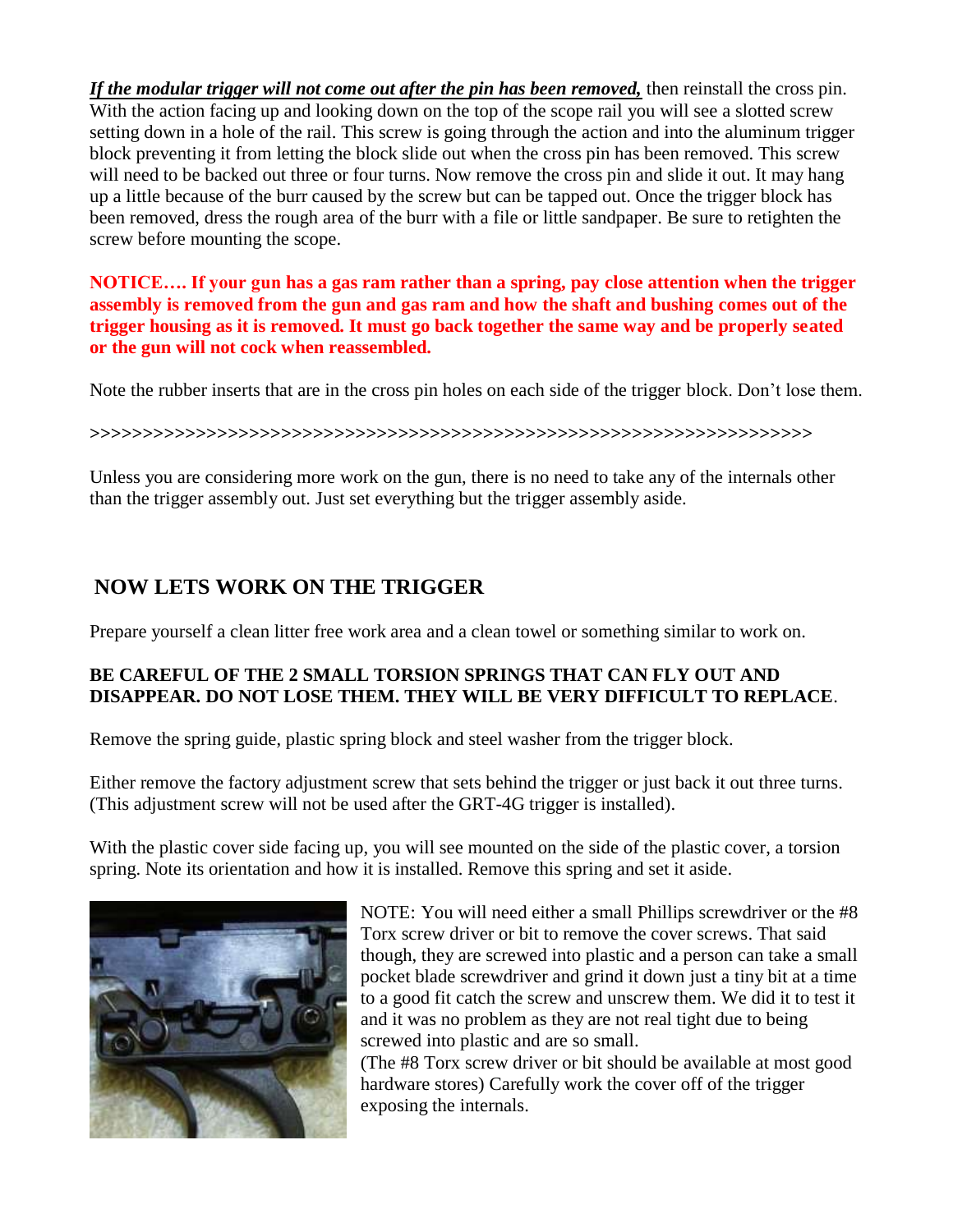

Remove the little metal bear trap block that sets on top of the plastic trigger. Note it's orientation on the trigger.

Using a small screw driver push the spring loaded intermediate lever up (see picture below) towards the sear lever and lift out the plastic trigger. **Note that there is a torsion spring inside behind the trigger that will come out with it.** (This spring will not be reinstalled with the GRT-4G trigger).

If the plastic safety switch did not lift out with the trigger, remove/lift out the plastic safety switch. Note the orientation of the switch and the little hole that the safety pivot sets in. Note how the nose of the trigger sets in the slot of the safety switch.

#### **PLEASE NOTE THAT THE LATEST PRODUCTION OF THE GRT-4G TRIGGER BLADE DOES NOT HAVE THE 1ST STAGE ADJUSTMENT SCREW. It will also no longer have the hole where the spring is visible.**

The next step is a little tricky and requires that the safety switch and trigger be installed at the same time almost as an assembly and at the same time raising the spring loaded intermediate lever to clear the trigger and may require an extra set of hands depending on your dexterity. One to hold the lever up while installing the trigger.

Using your small screw driver push the spring loaded intermediate lever up again towards the sear lever. With the lever pushed up, install the GRT-4G trigger on the trigger pivot and the safety switch with the nose of the trigger setting in the slot of the safety while inserting it in its pivot hole. A little tricky huh…lol…

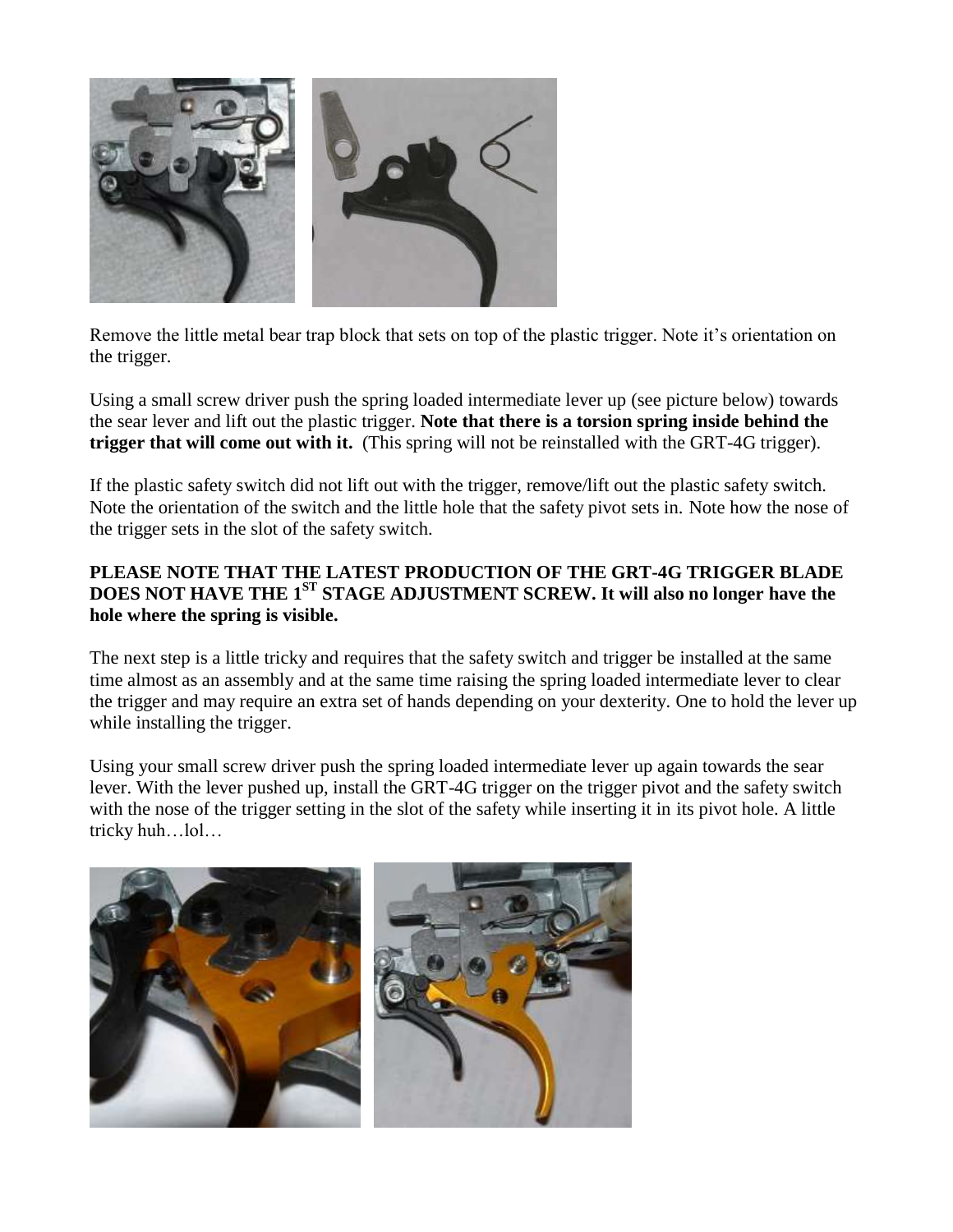Install the little metal bear trap block on the new trigger in its proper orientation so that it sets into the side of the trigger. It may be a tight fit and may need to be tapped with a small hammer to seat. It should seat just about flush with the surface of the trigger. **NOTE**: Another suggestion if it is a tight fit …. Before installing the trigger into the housing, you can lay the trigger on a flat surface, position the block in place and gently tap it into the recess and then install it as an assembly.

Install the supplied fat pin into the fat pin hole of the trigger with the small side of the pin facing out.

#### **Set the safety switch in the engaged position**. Reinstall the cover the cover and screws

Move the safety switch on and off.

#### **NOTE: The safety switch may be stiff to move the first couple of times that it is engaged and disengaged**

**NOTE…. Check this:** With the safety off, move the trigger back and forth to be sure that it is free moving and that there is no interference. Be sure that the fat pin moves in the slot and does not come in contact with the surface edge of the slot in the cover. If it does, you may need to file the surface slightly for the needed clearance. **Also, the safety switch is pretty solid and does take a little effort in some triggers to switch on and off. This is normal.**

**ALSO…. Check this:** Be sure when moving the trigger back and forth that the bear trap block that sets into the side of the trigger is not rubbing on the inside of the plastic cover. If it is, remove the cover and reset the bear trap block so that it is setting deeper in the recess of the trigger.

**AND FINALLY**.... Check this: While pulling the trigger back and forth, be sure that the nose of the trigger that sets in the slot of the safety switch is not coming in contact with the plastic in the switch. Although there have been no incidents of it, it was something that we thought might possibly be encountered.

### **Now let's check the adjustments**

#### **PLEASE NOTE THAT THE LATEST PRODUCTION OF THE GRT-4G TRIGGER BLADE DOES NOT HAVE THE 1ST STAGE ADJUSTMENT SCREW.**

There are two reasons for this. One is that the geometry is such that the optimum adjustment has now been built into the trigger blade and two, it prevents accidently disabling the safety.

### **The trigger pull weight cannot be adjusted.**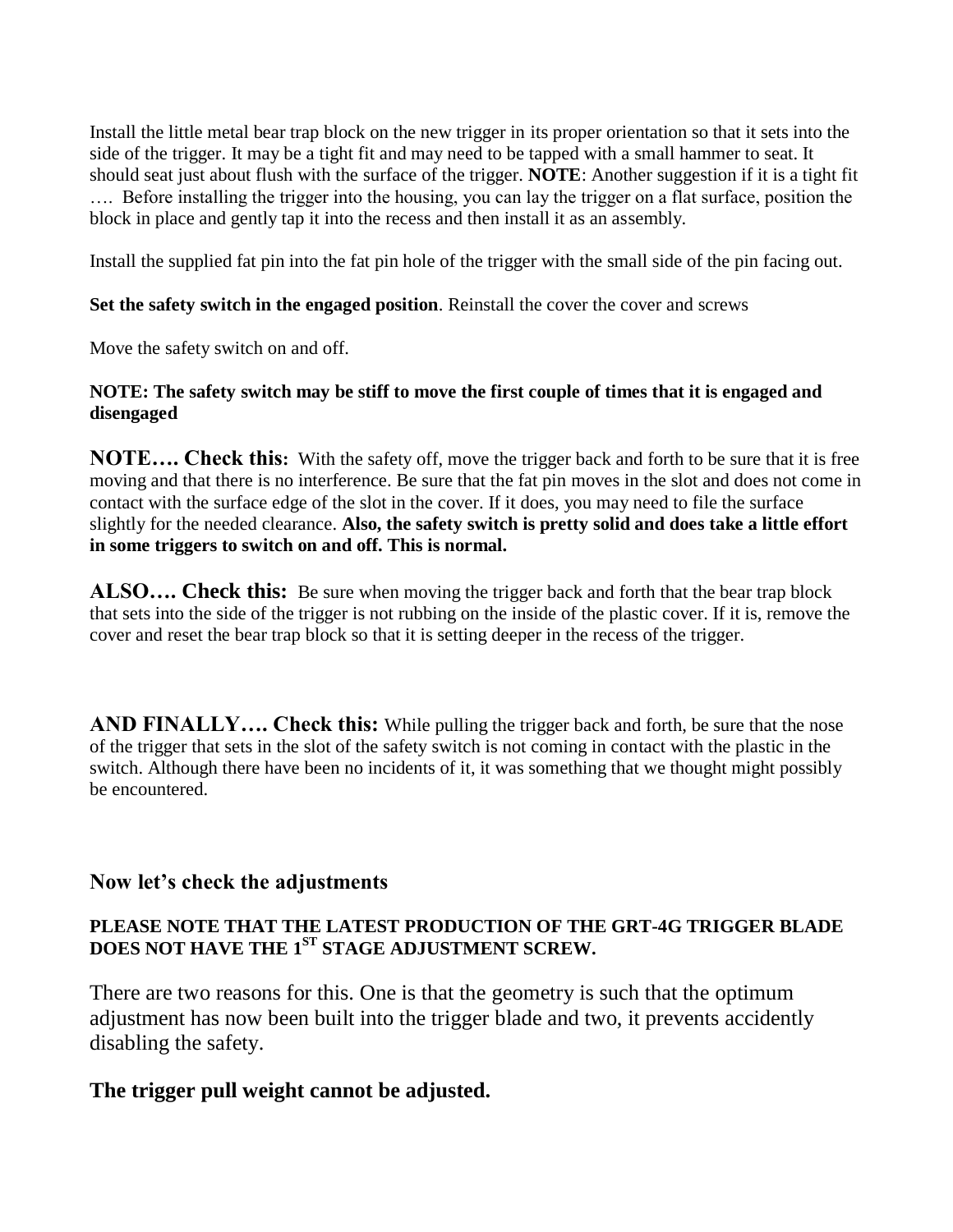Initial adjustment check…. Although you're GRT-4G trigger was pre-adjusted prior to shipping, let's check it.

#### **The stainless steel slotted screw is the second stage adjustment.**

Check to see when you move the trigger back and forth if you feel the second stage bump. If not, adjust the second stage screw back and forth in very small increments until you feel it. The second stage will be a slight bump. Keep in mind that the trigger pull weight will be heavier and the bump feel much lighter when it is actually under a load and may need to be readjusted once installed. The final feel may be totally different and to be expected.

Reinstall the spring guide, plastic spring block and steel washer in the trigger block. Also, be sure that the rubber inserts are in the cross pin holes on each side of the trigger.

Reinstall the trigger assembly by assembling it in the reverse of the disassembly in the instructions above**.** Reinstall the safety glide and then install the torsion return spring for it.

Reinstall the trigger into the gun and reassemble the action using the reverse assembly process that you disassembled it with.

### *IMPORTANT NOTE……… IF YOU'RE GUN HAS A GAS RAM POWER PLANT*

**When reinstalling the trigger block during reassembly of a gun using a gas ram power plant, be sure that the silver rod end and bushing of the gas ram that goes up inside the trigger housing is properly aligned and seated up inside the trigger housing. If it is not properly seated, your gun will not cock when done.**

You may want to fine tune your trigger to your feel. When making adjustments to the second stage, do it in very small increments

That's it… your done. Have fun, happy shooting and be safe.

#### **SEE THE TROUBLE SHOOTING GUIDE BELOW**

## **TROUBLE SHOOTING SECTION**

## **CANNOT REMOVE THE MODULAR TRIGGER BLOCK AFTER REMOVING THE CROSS PIN.**

*If the modular trigger will not come out after the pin has been removed***,** then reinstall the cross pin. With the action facing up and looking down on the top of the scope rail you will see a slotted screw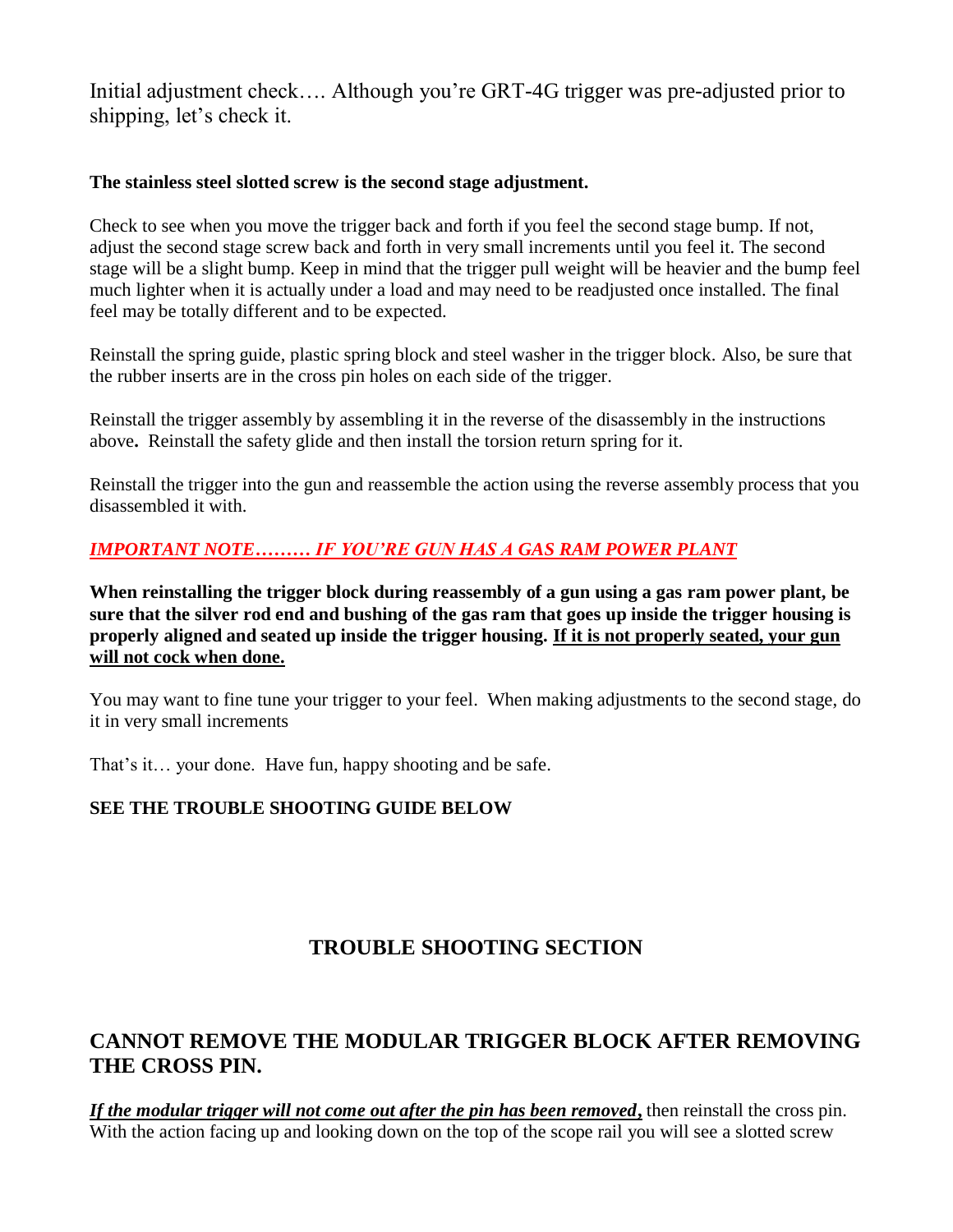setting down in a hole of the rail. This screw is going through the action and into the aluminum trigger block preventing it from letting the block slide out when the cross pin has been removed. This screw will need to be backed out three or four turns. Now remove the cross pin and slide it out. It may hang up a little because of the burr caused by the screw but can be tapped out. Once the trigger block has been removed, dress the rough area of the burr with a file or little sandpaper. Be sure to retighten the screw before mounting the scope.

# **YOUR GUN WILL NOT COCK**

This is very rare if all else has been installed properly but if it happens, it is usually because the trigger is is not properly adjusted and the adjustment screw is adjusted in just a little too far. Simply turn the slotted 2<sup>ND</sup> stage counterclockwise screw slightly in very small increments and checking as you go. It normally should not need to go more than  $\frac{1}{4}$  turn. Keep in mind where you started so that you can return to that point if need be.

If that does not resolve the problem, then you probably have an incorrect installation problem.

# **OTHER ISSUES**

The biggest problems will be the fact that the parts are stamped or plastic and the variance in tolerances in the factory parts that may cause clearance interference. This can cause the trigger to hang up or to not be free to move forward after the gun has been cocked and fired. They were covered above but here they are again.

**NOTE…. Check this:** With the safety off, move the trigger back and forth to be sure that it is free moving and that there is no interference. Be sure that the fat pin moves in the slot and does not come in contact with the surface edge of the slot in the cover. If it does, you may need to file the surface slightly for the needed clearance.

**ALSO…. Check this:** Be sure when moving the trigger back and forth that the bear trap block that sets into the side of the trigger is not rubbing on the inside of the plastic cover. If it is, remove the cover and reset the bear trap block so that it is setting deeper in the recess of the trigger.

**AND FINALLY…. Check this:** While pulling the trigger back and forth, be sure that the nose of the trigger that sets in the slot of the safety switch is not coming in contact with the plastic in the switch. Although there have been no incidents of it, it was something that we thought might possibly be encountered.

**\* If you cannot engage the safety.** It is unlikely this will be encountered but if so… If pulling the safety to the safe position and it will not engage. **NOTE: The safety switch is pretty solid or stiff and does take a little effort in some triggers to switch on and off, especially the first few times that it is engaged and disengaged. This is normal.**

Looking at the tip of the hooked nose of the GRT-4G trigger you will see the sharp tip on the nose. Using a small file, simply file that sharp nose surface edge evenly and very very slightly. It will require only a thousandths or so of surface removal to provide the clearance needed.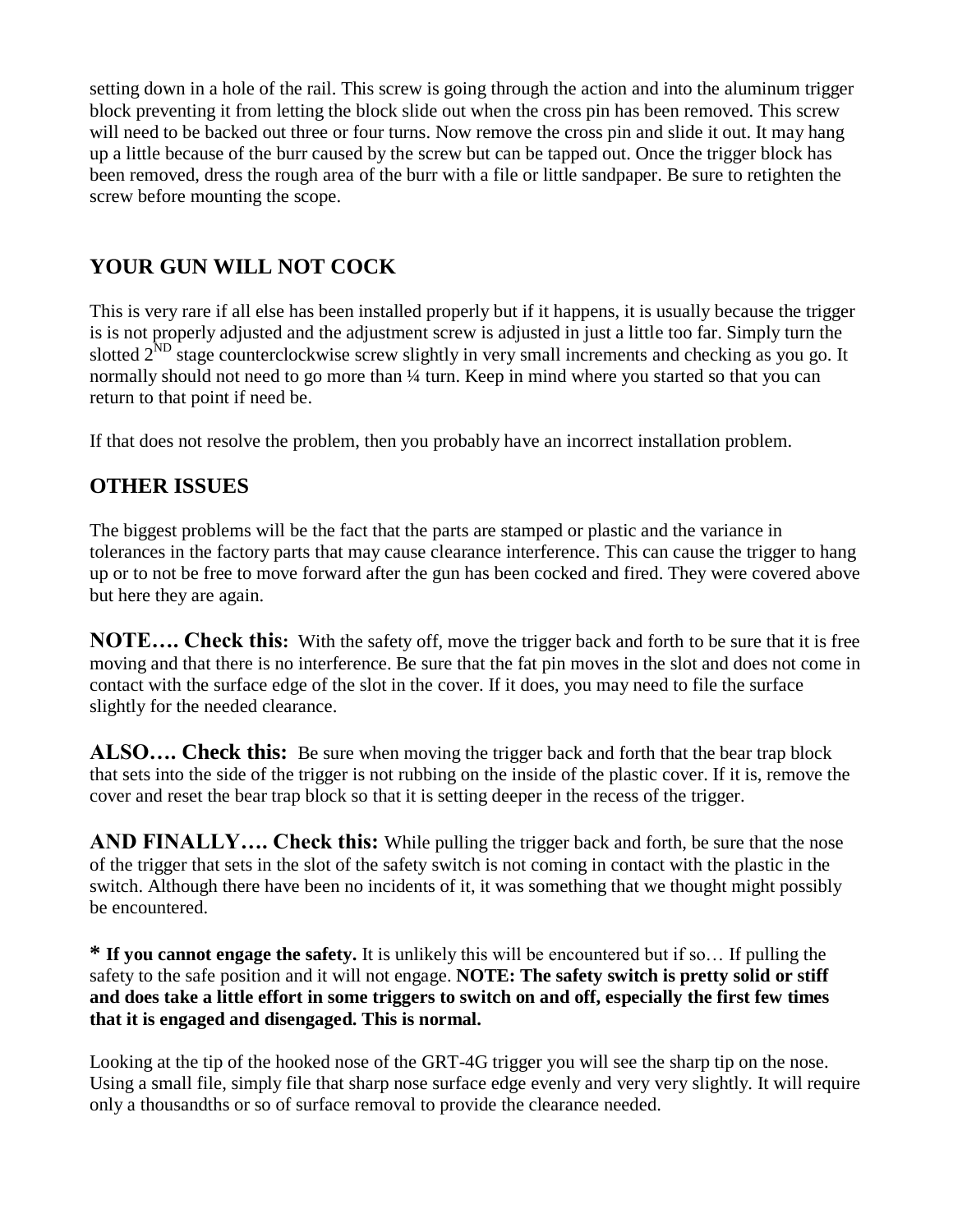# **IF THE SECOND STAGE SCREW WILL NOT HOLD IT ADJUSTMENT**

If the screw is actually loose and loses its adjustment:

If the screw becomes loose and will not hold its adjustment, you can while counting the turns, remove it. Then clean it removing any oil with fingernail polish remover and reinstall it using fingernail polish, Blue LocTite or RTV. Reinstall the screw turning it in the same amount of turns that you counted while removing it. Check and adjust it before the holding chemical sets.

**An alternative** is to remove the screw while using the same above removal process. Then using a pair of sidecuts (diagonal wire cutters) slightly distort or nick/cut across one or two threads (enough to cause holding friction when reinstalled) at about the center of the adjustment of the screw. Reinstall the screw and adjust.

## **THE TRIGGER HAS A VERY SHORT PULL BEFORE FIRING OR ALMOST A HAIR TRIGGER**

It has come to our attention that a couple of the late Gamo's with the modular and SAT triggers have a short pull hair trigger. This is an extremely rare condition and it is not the fault of the trigger but rather either a slight change (imperfection) in the intermediate lever or, the lever has a slight manufacturing defect.

The repair or fix is very simple and easy, especially if you have a Dremel tool. A file will work just fine though. Using your tool or file, remove about ½ of the little hump on the surface on the upper side on the side of the trigger. Check to see if that improved or resolved the problem. If need be, you can file additionally file the hump down until it is flush. See the red circled area in the picture of the trigger below.



You can if you like increase the travel by making a small channel where the hump was just a little deeper than flush using a round file if you like. It doesn't take much so you must be careful not to go too far. Check it as you go. Remember.. you can't put it back…lol…

If you would rather not mod the GRT-4G trigger and return it for a refund then do nothing to the trigger. Just e-mail me for return information.